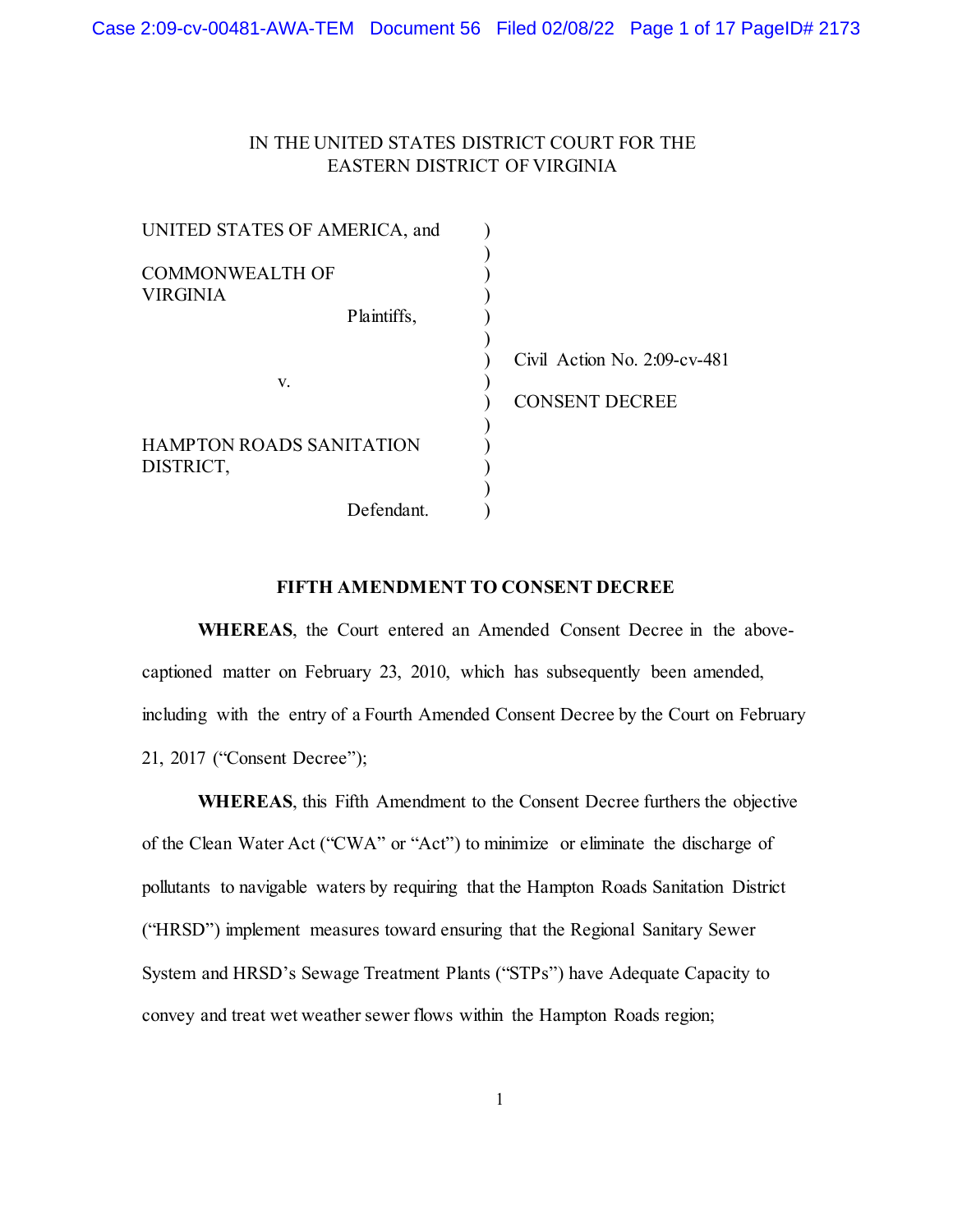**WHEREAS,** HRSD will take affirmative measures in furtherance of Paragraph 7 of the Consent Decree (Objectives), including working in consultation with the named localities to achieve the goal of eliminating all Sanitary Sewer Overflows ("SSOs") from the HRSD SS System, and all capacity-related SSOs from the Regional SS System and Prohibited Bypasses;

**WHEREAS**, in addition to the wet weather capacity-related measures required by the Consent Decree, HRSD has numerous other regional environmental obligations and initiatives which also further the CWA's objective of protecting the region's waters from pollution, including reductions to achieve the Chesapeake Bay Total Maximum Daily Load ("Bay TMDL") to substantially reduce nutrient and sediment discharges to the Chesapeake Bay;

**WHEREAS**, HRSD presently is developing, pursuant to the EPA Integrated Municipal Stormwater and Wastewater Planning Approach Framework ("Integrated Planning Framework" or "IPF"), an Aquifer Replenishment Program ("ARP") which involves the use of advanced treatment processes to purify wastewater to drinking water standards so that it may be pumped into the Potomac aquifer, the primary source of groundwater throughout eastern Virginia, rather than be discharged to Virginia rivers flowing into the Chesapeake Bay;

**WHEREAS**, HRSD contends that, if fully implemented, its ARP is expected to have numerous environmental benefits, including among others: (1) elimination of up to 90 percent of HRSD's direct discharges of nutrients and other pollutants of concern to the Chesapeake Bay by 2030; and (2) increasing resilience to deal with climate change;

2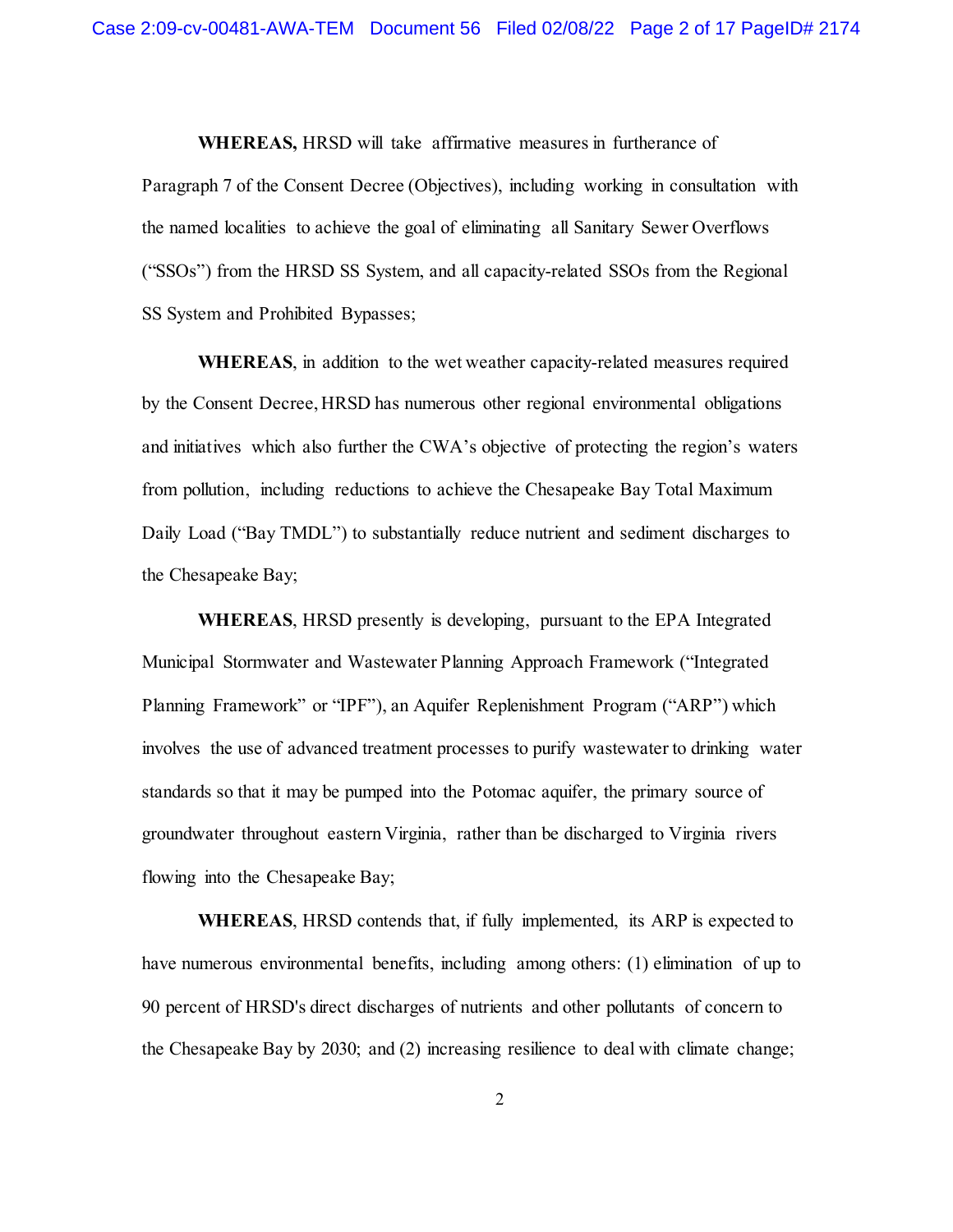**WHEREAS,** HRSD credibly contends (1) that taking water out of the ground in eastern Virginia at the current rate has led to land subsidence which makes the region more vulnerable to rising sea levels and the associated impacts; (2) that overuse of the aquifer causes about 25 percent of the sinking of land in parts of eastern Virginia; and (3) that replenishing the Potomac aquifer with HRSD's ARP can help slow or even reverse the subsidence resulting from groundwater withdrawal;

**WHEREAS**, the injection wells that will be utilized for the ARP must receive EPA permits under the Safe Drinking Water Act's Underground Injection Control program and undergo other regulatory and technical reviews;

**WHEREAS,** an Integrated Plan is a plan that identifies efficiencies from separate wastewater and storm water programs to prioritize capital investments and achieve EPA's human health and water quality objectives but neither that Plan nor this Decree relieves HRSD of its continuing legal obligation to address SSOs;

**WHEREAS,** HRSD has developed an Integrated Plan, pursuant to the EPA IPF, that comprises measures that involve other CWA programs, including the Municipal Separate Storm Sewer System (MS4) program and TMDLs relevant to HRSD's Sewage Treatment Plants, in addition to the injection well permitting process under the Safe Drinking Water Act's Underground Injection Control program, as well as the ARP—and thereby also prioritizing work intended to counter risks of sea-level rise and inundation ahead of additional SSO-related work required by the Clean Water Act;

**WHEREAS**, the Parties recognize that the Court does not have jurisdiction over many aspects of the ARP and HRSD's Integrated Plan, but that the schedule for the work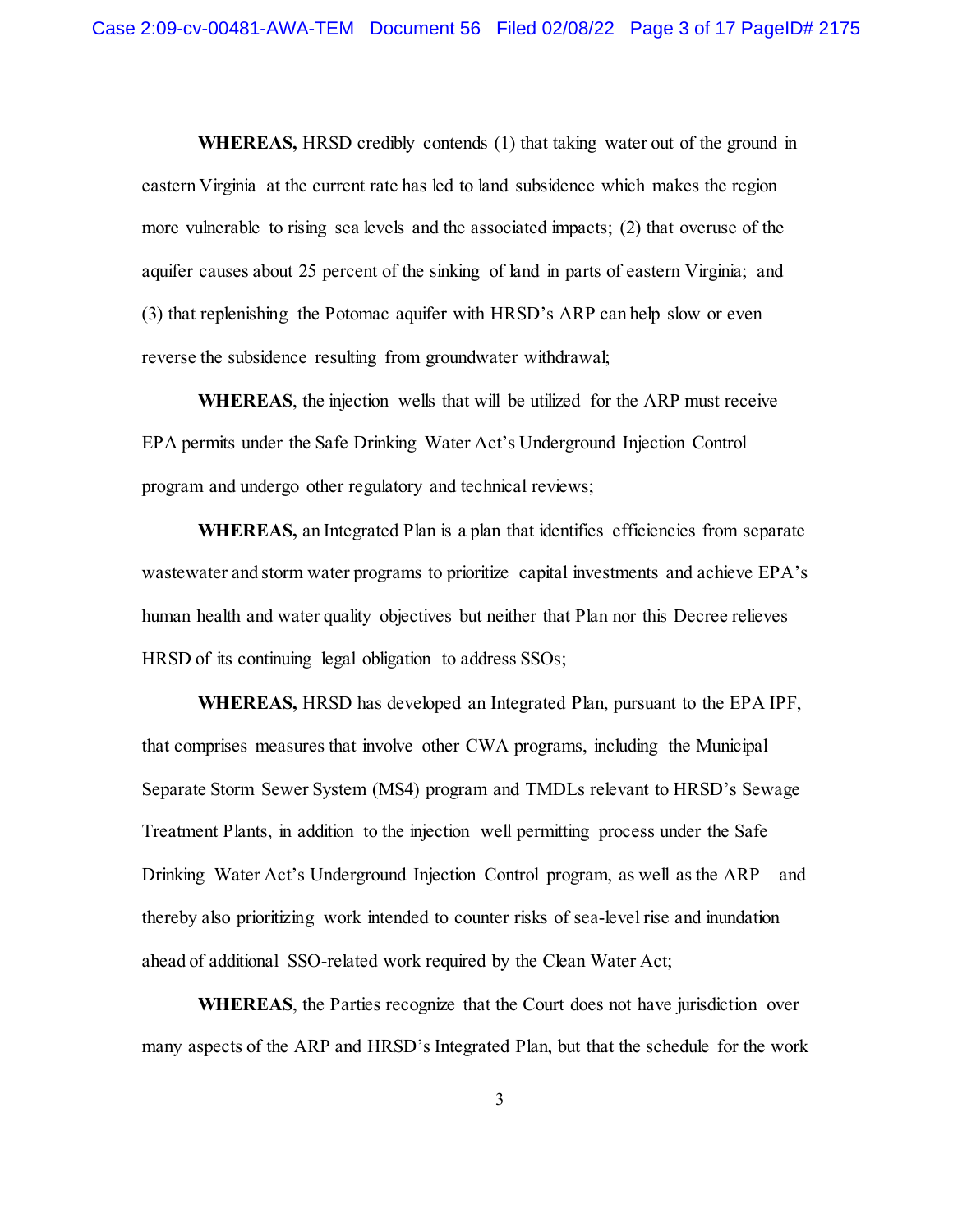to be performed under the Consent Decree is expected to prioritize environmentally beneficial projects, as set forth below, which may potentially include some or all of the projects enumerated in the ARP;

**WHEREAS**, HRSD submitted its Regional Wet Weather Management Plan ("RWWMP") timely on or about October 1, 2017, together with HRSD's Integrated Planning Framework submission;

**WHEREAS,** since then the Parties have exchanged information, Plaintiffs have commented on the RWWMP, and HRSD has responded to their comments;

**WHEREAS,** the Parties have agreed upon a phased approach for the RWWMP, to be implemented concurrently with the ARP, to reduce baseline modeled SSOs by volume by 69 percent for the 5-year peak flow recurrence event;

**WHEREAS,** in Phase I, HRSD will implement, by 2030, a series of six (6) highpriority projects that HRSD's modeling shows will reduce baseline modeled SSOs by volume by 47 percent for the 5-year peak flow recurrence event, and in Phase II, HRSD will implement by 2040 a series of nine (9) additional high-priority projects that HRSD's modeling shows will reduce baseline modeled SSOs by volume by an additional 22 percent for the 5-year peak flow recurrence event;

**WHEREAS,** HRSD thereafter will perform post-construction monitoring and assessment to evaluate the effectiveness of Phases I and II of the RWWMP;

**WHEREAS,** the Parties also wish to resolve Plaintiffs' civil claims for stipulated penalties for HRSD's reported SSOs through 2019;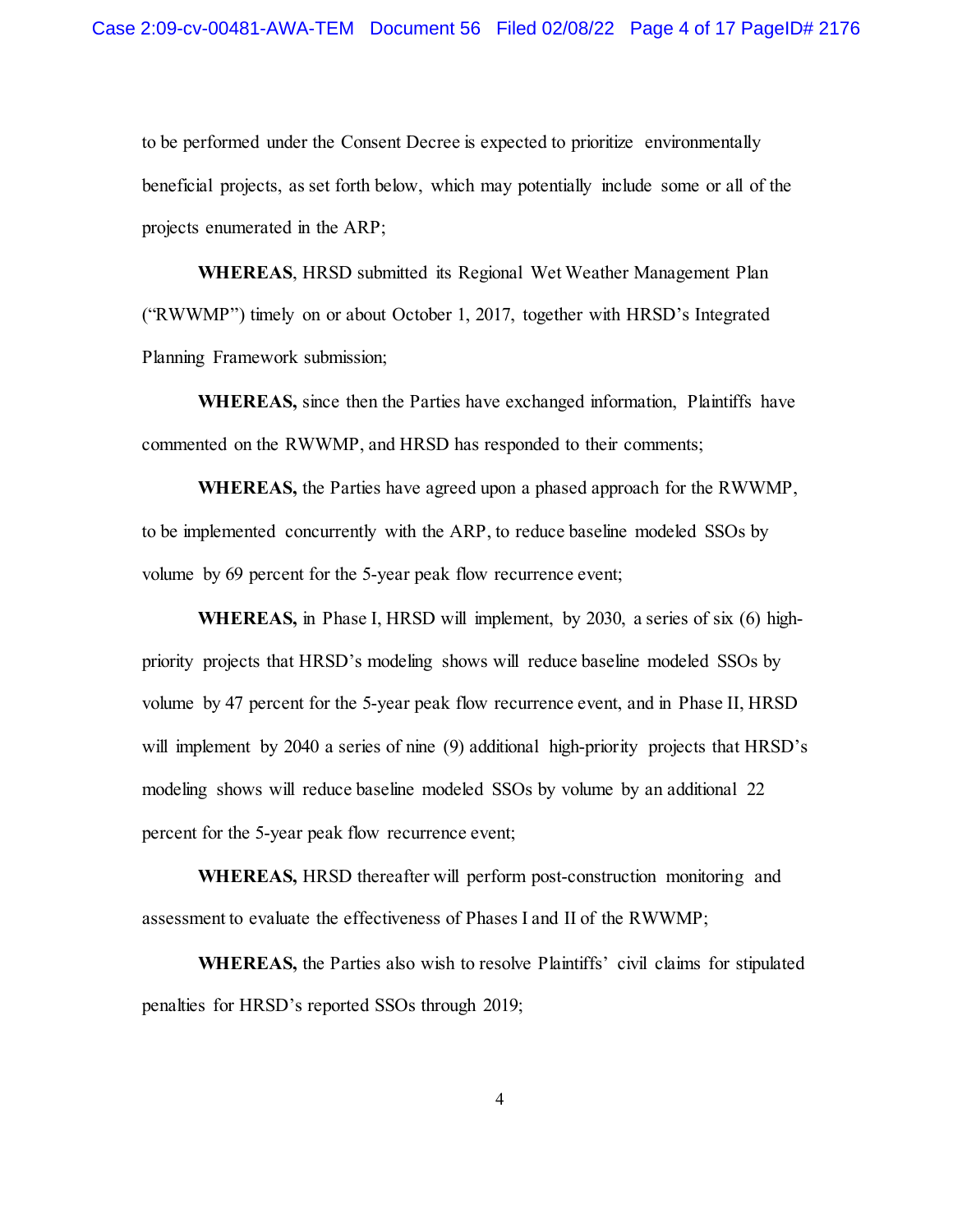WHEREAS, all terms of the Consent Decree, as previously amended, and not modified by this Fifth Amendment to the Consent Decree remain in effect, including Paragraph 155;

**NOW, THEREFORE**, for good cause shown, the Consent Decree is hereby modified as follows:

## **Revisions related to approval and implementation of the RWWMP**:

1. Section XI, Sub-Section E, is currently entitled, "Review and Approval of the RWWMP and Reservation of Claims as to the Localities." The title is amended to delete the words "and Approval."

2. Section XI, Sub-section F, currently is entitled, "Implementation of the RWWMP." The title is amended to add in the word "Approval and" before "Implementation."

3. Paragraph 58 currently provides, "[u]pon approval by Plaintiffs of the RWWMP, the Parties shall amend the Consent Decree to incorporate the approved RWWMP, or its milestones and schedules as determined pursuant to new Paragraph 50 above. The RWWMP amendment shall constitute a material modification subject to public comment and Court approval." Paragraph 58 is amended to provide that, "Plaintiffs have reviewed and preliminarily approved the RWWMP, except as subject to public comment as required in Section XXXI. Upon entry of this Fifth Amendment to the Consent Decree, EPA and VADEQ approve HRSD's RWWMP. The RWWMP is attached as Appendix 8. HRSD shall post the approved RWWMP at www.HRSD.com

5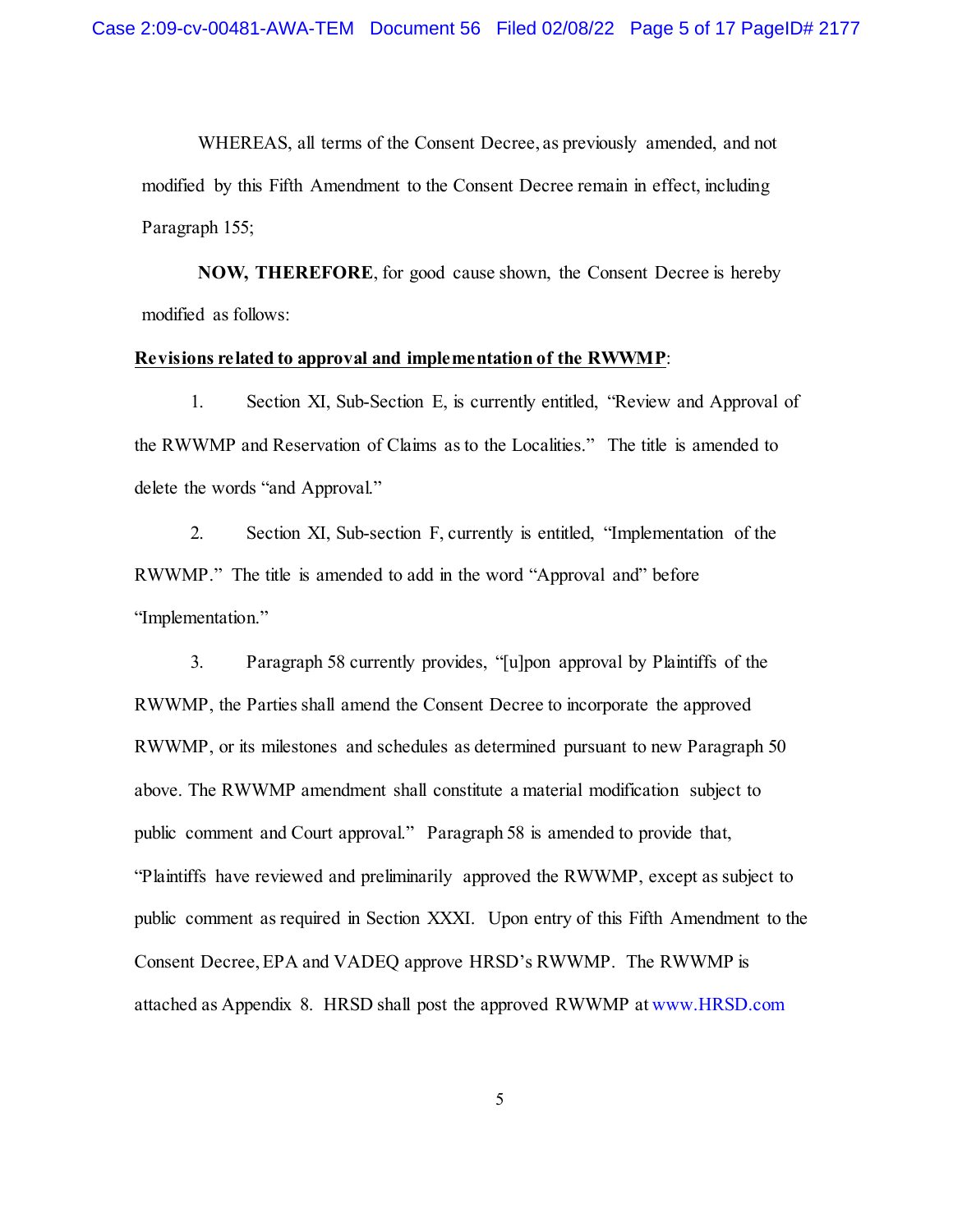through the date of termination of this Consent Decree. The approved RWWMP in its entirety is incorporated by reference into, and enforceable as part of, this Consent Decree.

4. Paragraph 59 currently reads, "As set forth in Section XVIII (Submissions

for Agency Approvals), HRSD shall implement the approved RWWMP that pertains to

work or actions that HRSD must perform according to the schedule and other

requirements in the approved RWWMP." Paragraph 59 is amended to provide as follows:

59. HRSD shall implement the projects in the approved RWWMP that HRSD has determined will result in at least a 69 percent reduction in baseline modeled SSO volumes for the 5-year peak flow recurrence event by 2040, as follows:

a. HRSD shall implement Phase I projects to reduce SSOs by 47 percent in baseline modeled SSO volumes for the 5-year peak flow recurrence event. HRSD shall complete the Phase I projects identified in the approved RWWMP in accordance with the schedule therein but no later than December 31, 2030.

b. HRSD shall implement Phase II projects to reduce SSOs by an additional 22 percent in baseline modeled SSO volumes for the 5-year peak flow recurrence event. HRSD shall complete the Phase II projects identified in the approved RWWMP in accordance with the schedule therein but no later than December 31, 2040.

c. HRSD shall provide Plaintiffs with written certification of the completion of each Phase I and Phase II project and/or project group, in the Semi-Annual and Annual Reports required in Section XVII.

d. Adaptive Management Check In Point. During the first quarter of calendar year 2030, unless an alternate date is mutually agreed, the Parties shall meet concerning Phase I and Phase II progress. At that time, HRSD may propose, under adaptive management principles, alternate projects or scenarios that will still satisfy the requirement to attain at least a 69 percent reduction or better in baseline modeled SSOs by volume for the 5-year peak flow recurrence event by 2040. HRSD shall submit such request for alternate projects or scenarios in accordance with Section XXIX (Modification) and shall provide a narrative explanation and justification supported by appropriate model results documentation and data, to show that the proposed alternate set of projects will attain at least a 69 percent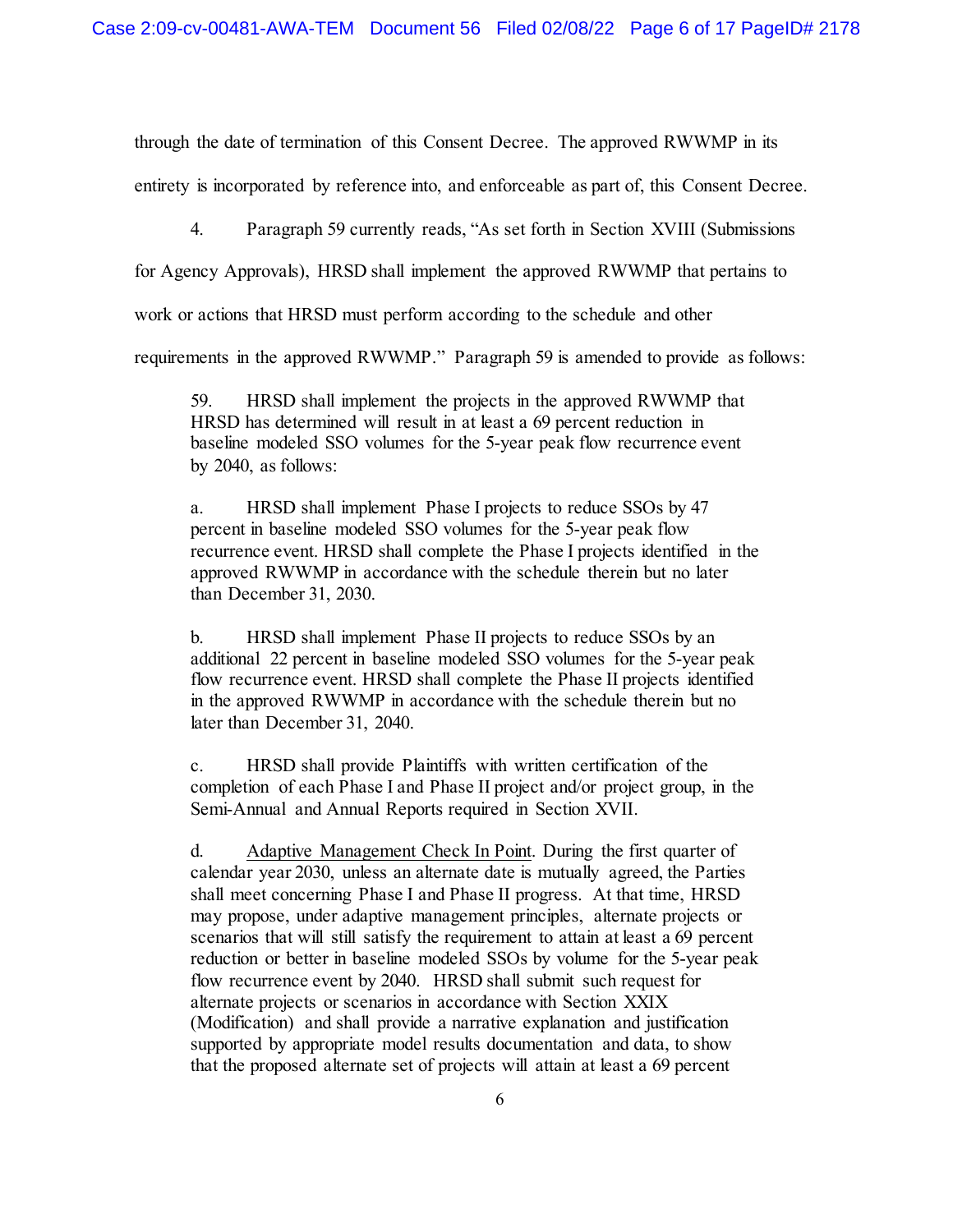reduction in SSO volumes for the 5-year peak flow recurrence event, or better.

e. The Parties may agree in writing to modifications to the Phase I and II Projects (consistent with subparagraph 50.d above) as well as the interim schedules for such projects, but any change in the final end date of December 31, 2030 for Phase I, or December 31, 2040 for Phase II, will require Court approval. In the event HRSD delays, decides not to pursue, or abandons the ARP, HRSD shall identify an alternative accelerated schedule for the remaining RWWMP work that is as expeditious as possible, as described in Paragraph 50.c, as added in the Fourth Amendment.

#### **Revisions related to post-constructing monitoring and assessment.**

5. Paragraph 81 currently provides that, "HRSD, in consultation with the Localities, shall conduct a Performance Assessment of the work performed pursuant to Section XI (Regional Wet Weather Management Plan) to determine the effectiveness of the evaluation and corrective action work performed." The words "Upon completion of Phase II of the RWWMP" shall be inserted at the beginning of that sentence.

6. Paragraph 82 currently provides that, "HRSD shall submit for Plaintiffs' approval pursuant to Section XVIII a plan for the Performance Assessment as part of the RWWMP. The Performance Assessment may be phased as appropriate to evaluate phases of the work as it is completed." A new Paragraph 82.a shall be added which shall state: "No later than December 31, 2039, HRSD shall submit for Plaintiffs' approval pursuant to Section XVIII an updated detailed plan for the Performance Assessment (Phase II Performance Assessment), which shall contain the elements in Paragraph 83."

7. Paragraph 83 enumerates the analyses and data that the RWWMP Performance Assessment in new Paragraph 82.a. must include. The amended Paragraph 83 shall read in full as follows: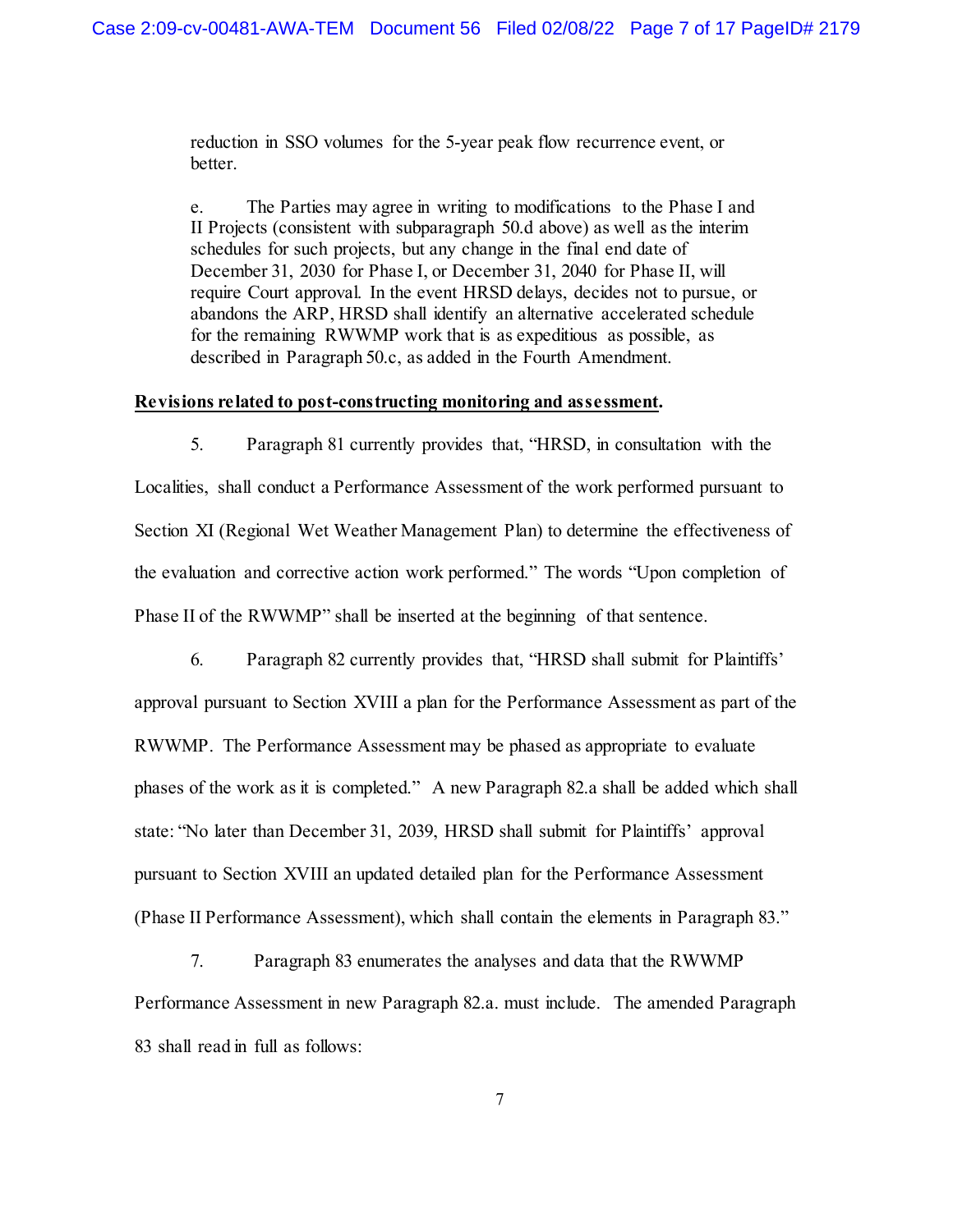- 83. The Performance Assessment shall, at a minimum,
	- a. Evaluate the number and causes of SSOs that occur on an annual basis in the HRSD SS System;
	- b. Evaluate the number and causes of Prohibited Bypasses, capacity-related Bypasses, overloading, and unauthorized discharges that occur on an annual basis in the STPs;
	- c. In consultation with the Localities, evaluate the number and causes of wet weather/capacity-related SSOs that occur on an annual basis in the Regional SS System;
	- d. Quantify the percent reduction in baseline modeled SSO volumes for the 5-year peak flow recurrence event and analyze whether Phase I and II attained the 69 percent reduction or greater in baseline modeled SSO volumes for the 5-year peak flow recurrence event.
	- e. Evaluate and discuss any other parameters relevant to assessment of the work performed under the RWWMP.

8. Paragraph 85 currently provides that "HRSD shall submit a Performance Assessment Report summarizing the Performance Assessment or phases thereof to Plaintiffs as it is completed, pursuant to Section XVIII (Submissions for Agency Approval.) In the event of any dispute concerning the Performance Assessment, the provisions of Section XXII (Dispute Resolution) shall apply." The first sentence is amended to add at the beginning a deadline as follows: "No later than March 31, 2043,…"

9. Paragraph 86 currently provides that, "In the event that the Performance Assessment Report shows that the work performed in accordance with the RWWMP did not result in Adequate Capacity for the selected Level of Service, and other performance standards set forth in the RWWMP, then HRSD shall submit to the Plaintiffs a proposed course of action and proposed schedule pursuant to Section XVIII (Submissions for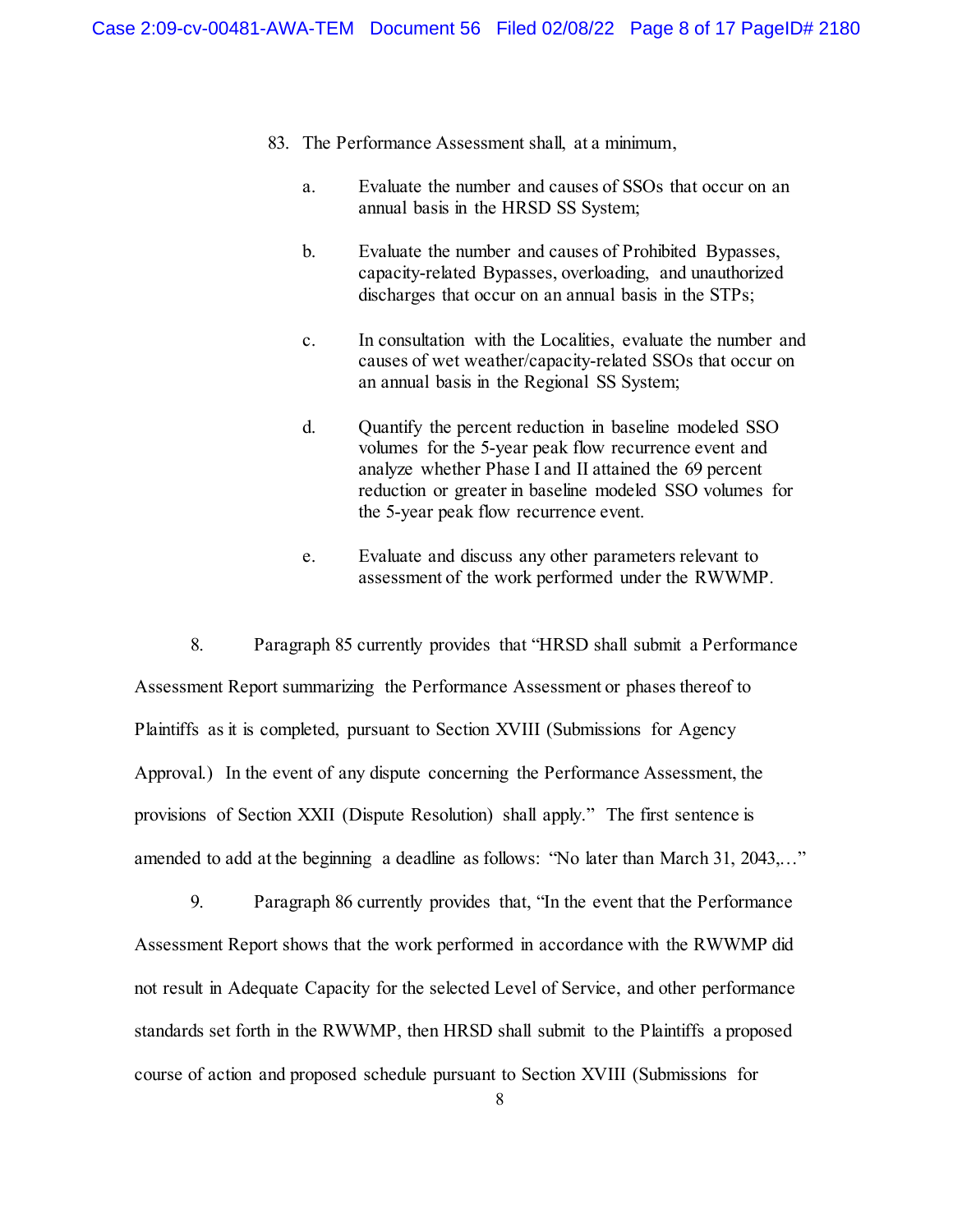Agency Approval) and shall modify its Regional Wet Weather Management Plan to attain Adequate Capacity. In the event of any dispute as to the appropriate course of action, the provisions of Section XXII (Dispute Resolution) shall apply." The first sentence is amended to delete "result in Adequate Capacity for the selected Level of Service, and other performance standards set forth in the RWWMP," and revised to state instead "attain a 69 percent or greater reduction in SSOs by volume from baseline modeled SSO volumes for the 5-year peak flow recurrence event." That sentence is further amended to delete the subsequent reference to "Adequate Capacity," and revised to state instead "attain a 69 percent or greater reduction in baseline modeled SSOs by volume for the 5 year peak flow recurrence event." The amended Paragraph 86 shall read in full as follows:

"In the event that the Performance Assessment Report shows that the work performed in accordance with the RWWMP did not attain a 69 percent or greater reduction in baseline modeled SSOs by volume for the 5-year peak flow recurrence event, then HRSD shall submit to the Plaintiffs a proposed course of action and proposed schedule pursuant to Section XVIII (Submissions for Agency Approval) and shall modify its Regional Wet Weather Management Plan to attain a 69 percent or greater reduction in baseline modeled SSOs by volume for the 5-year peak flow recurrence event. In the event of any dispute as to the appropriate course of action, the provisions of Section XXII (Dispute Resolution) shall apply."

#### **Release for Stipulated Penalties**.

10. Defendant HRSD will pay \$68,350 for stipulated penalties arising from SSOs from January 1, 2018 through December 31, 2019. That payment resolves Plaintiffs' civil claims for stipulated penalties for SSOs reported by HRSD through that date. Payment shall be made in accordance with the provisions of Section XX (Stipulated Penalties).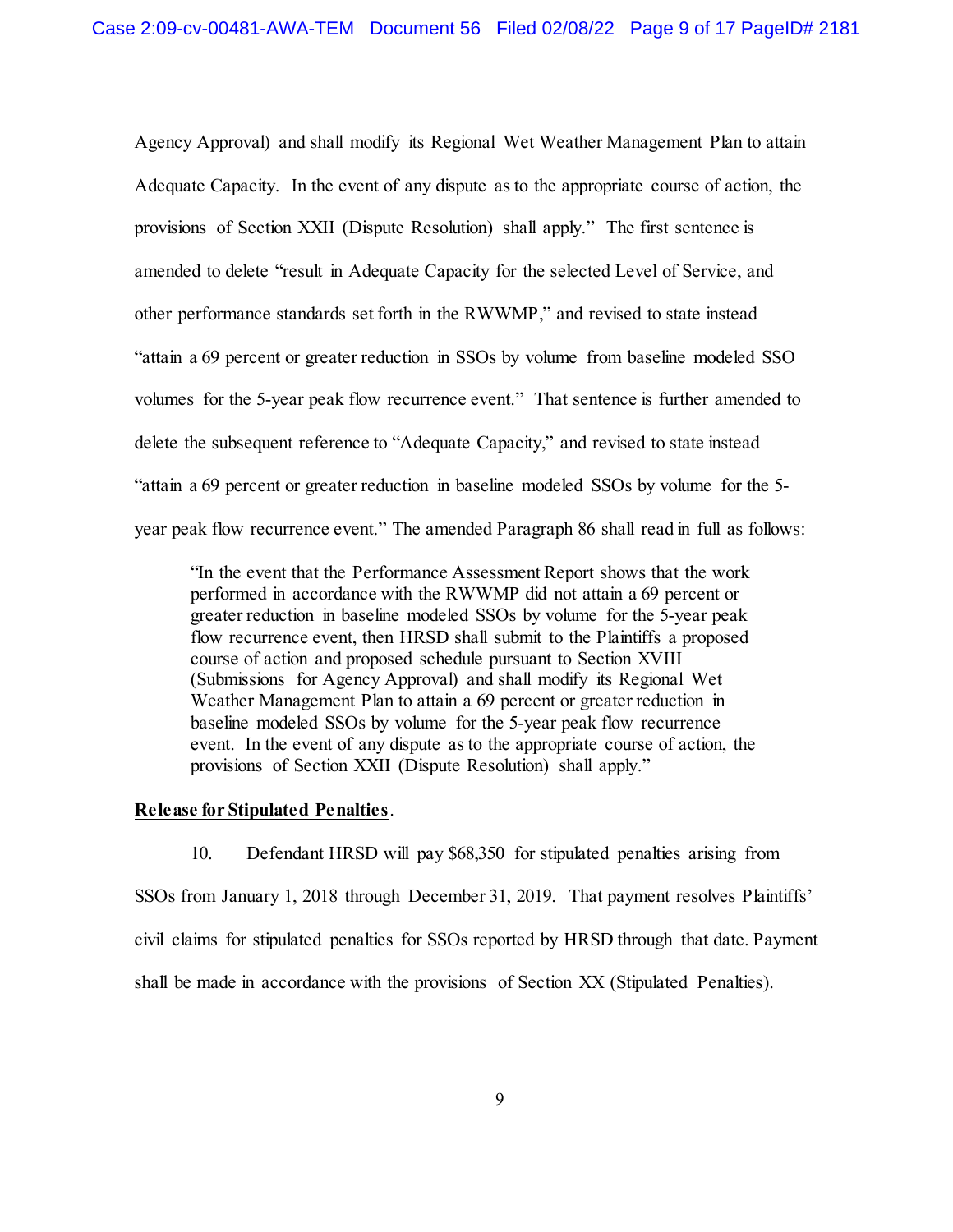### **Reporting.**

11. Section XVII (Reporting), Paragraph 87, which enumerates information to be included in Annual Reports, is amended to add a new subparagraph 87.j. to require that Annual Reports include "Documentation of progress for the ARP and the Phase I and Phase II projects identified in Appendices 9 and 10 and under Section XI. F. Verification shall be provided by a professional engineer for completion of each individual Phase I and Phase II Project Group and each total Phase I and Phase II Project."

12. Section XVII (Reporting), Paragraph 88, which enumerates information to be included in Semi-Annual Reports, is similarly amended to add a new subparagraph 88.h. to require that Annual Reports include "Documentation of progress for the ARP and the Phase I and Phase II projects identified in Appendices 9 and 10 and under Section XI. F. HRSD shall provide verification by a professional engineer that the project was completed satisfactorily for each individual Phase I and Phase II Project Group and each total Phase I and Phase II Project that was completed during the reporting period."

13. Paragraph 90 currently provides that "HRSD shall provide quarterly briefings of the Plaintiffs as set forth in Section XI (Regional Wet Weather Management Plan) from the date of lodging of this Consent Decree through submission of the RWWMP to Plaintiffs pursuant to Section XVIII (Submission for Agency Approval) for any calendar quarter in which the Annual or Six-Month Reports are not due (i.e., on February 1 and August 1 of each year). These briefings may either be telephonic or face to face meetings held in the Tidewater Region of Virginia and Plaintiffs shall decide how they will participate in each quarterly briefing. Plaintiffs reserve the right to request a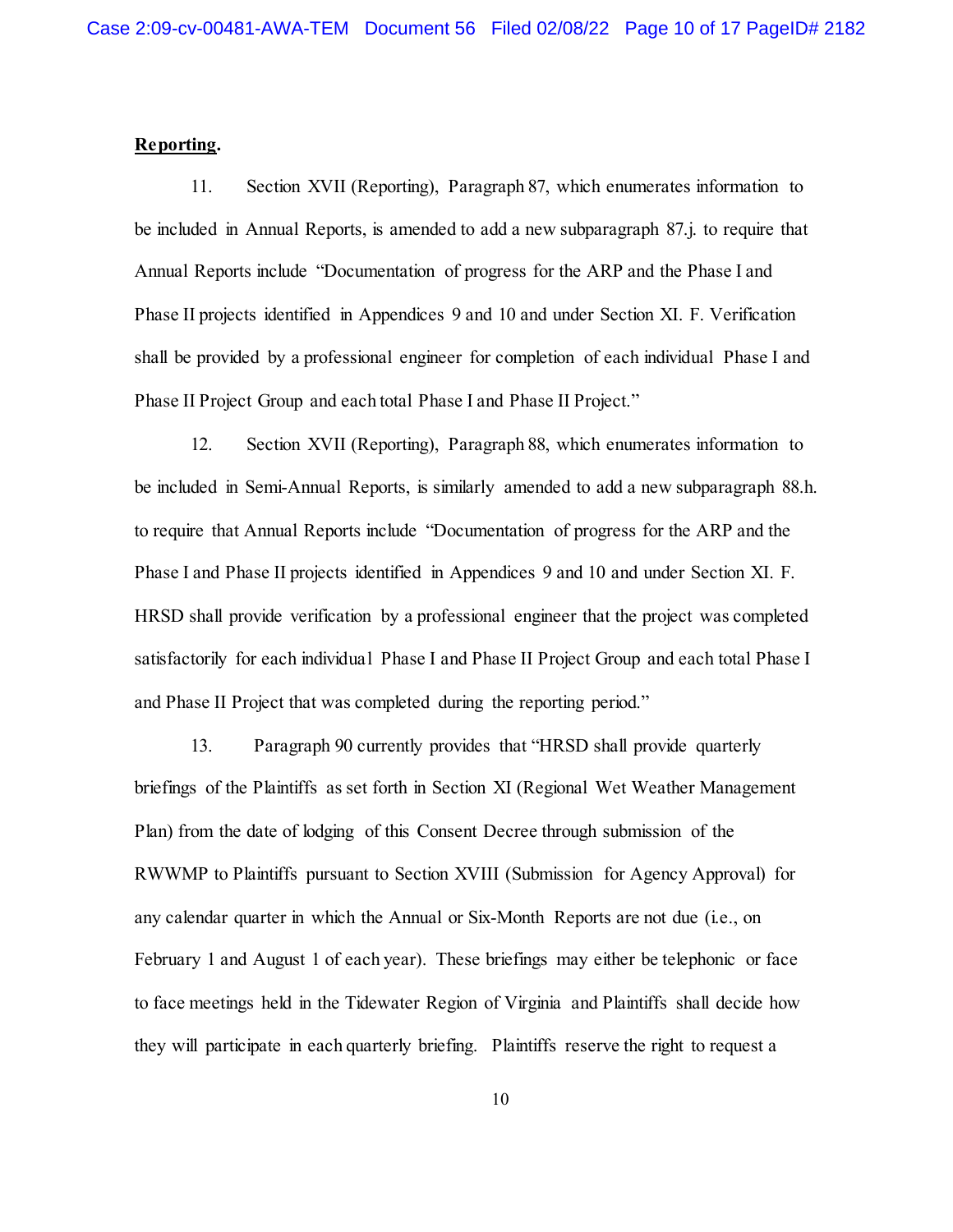written report after the quarterly briefings, which HRSD shall provide within 30 days from the date of the Plaintiffs' request." A new Paragraph 90.a shall be added which shall state: "HRSD will submit quarterly SSO reports to VADEQ and EPA, in which HRSD will identify all SSOs, SSDs, Prohibited Bypasses, or unauthorized discharges from the HRSD SS System or the HRSD STPs. HRSD will identify those SSOs, SSDs, Prohibited Bypasses, or unauthorized discharges for which it asserts a claim of *force majeure.* If HRSD asserts a *force majeure* claim, it shall document the basis for such claim in the quarterly SSO reports. It will pay the associated undisputed stipulated penalties for all SSOs, SSDs, Prohibited Bypasses, or unauthorized discharges for which it did not assert a claim of *force majeure* within 90 days of the close of each calendar quarter. In addition*,* HRSD will submit all of HRSD's post-storm synopses reports for rain events during the quarterly reporting period to VADEQ and EPA as part of the quarterly reports for rain events that satisfy HRSD's current criteria for publishing a post-storm analysis, i.e.: (a.) one or more rain gauge sites meet a two-year or greater rainfall recurrence interval and at least 50% of sites in any treatment plant service area receive one inch of rainfall or greater; (b.) a rain gauge meets a five-year or greater rainfall recurrence interval; or (c.) a weather-related SSO occurs.

14. Section XXX (Termination), Paragraph 170, is amended to delete the fourth element, "thereafter maintain continuous satisfactory compliance with this Consent Decree for a period of twelve months," and the elements are renumbered accordingly. Revised Paragraph 170 shall read as follows:

After HRSD has (1) completed the requirements of Section V through XVI (Compliance Requirements), (2) completed the Performance Assessment, (3)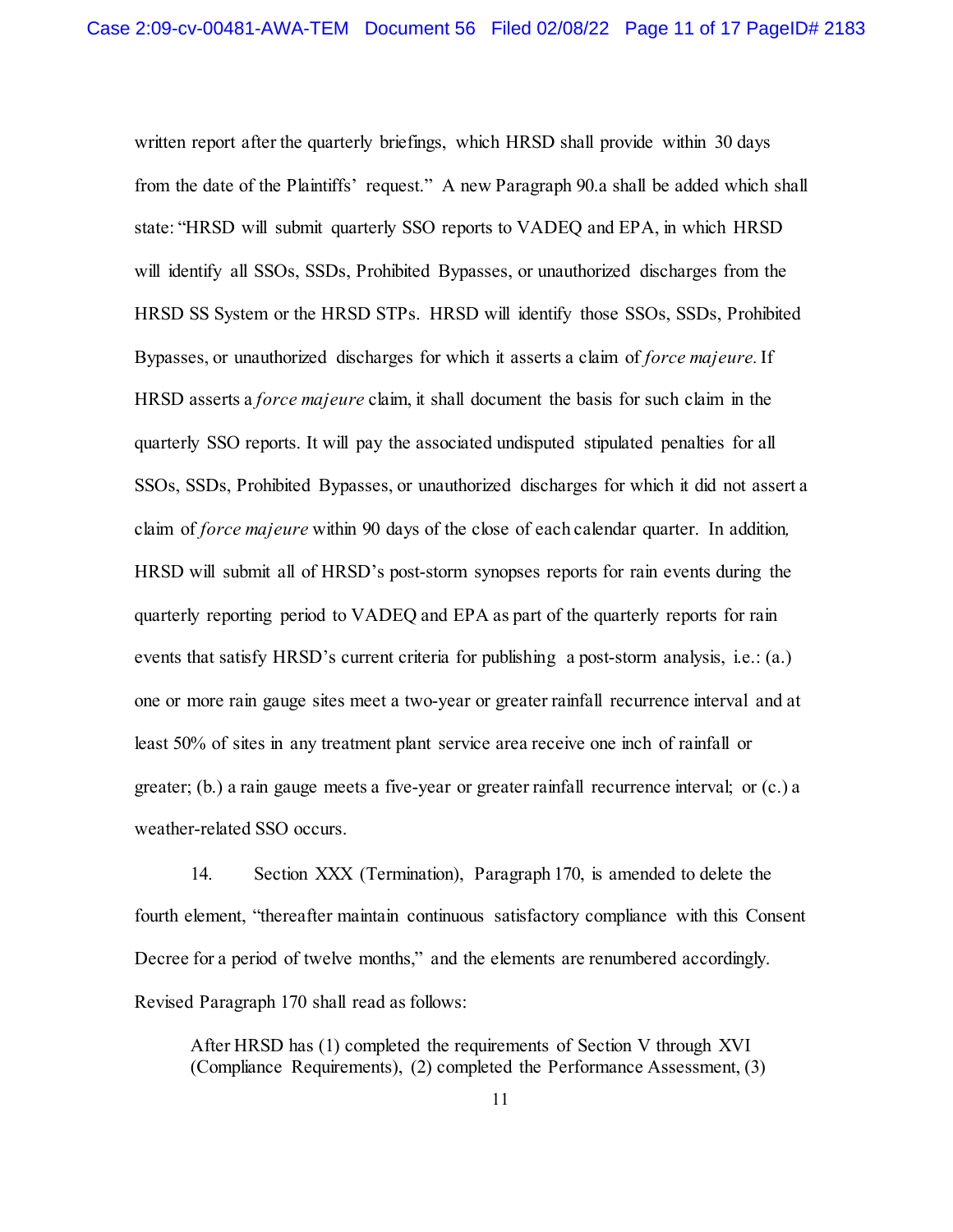fulfilled the requirements of Section XVI (Performance Assessment), (4) complied with all other requirements of this Consent Decree, and (5) paid the civil penalty and any accrued stipulated penalties as required by this Consent Decree, HRSD may serve upon the United States and the State a Request for Termination, stating that HRSD has satisfied those requirements, together with all necessary supporting documentation.

**IT IS SO ORDERED.**

Arenda L. Wright allen

United States District Judge

DATED: February 8, 2022 Norfolk, Virginia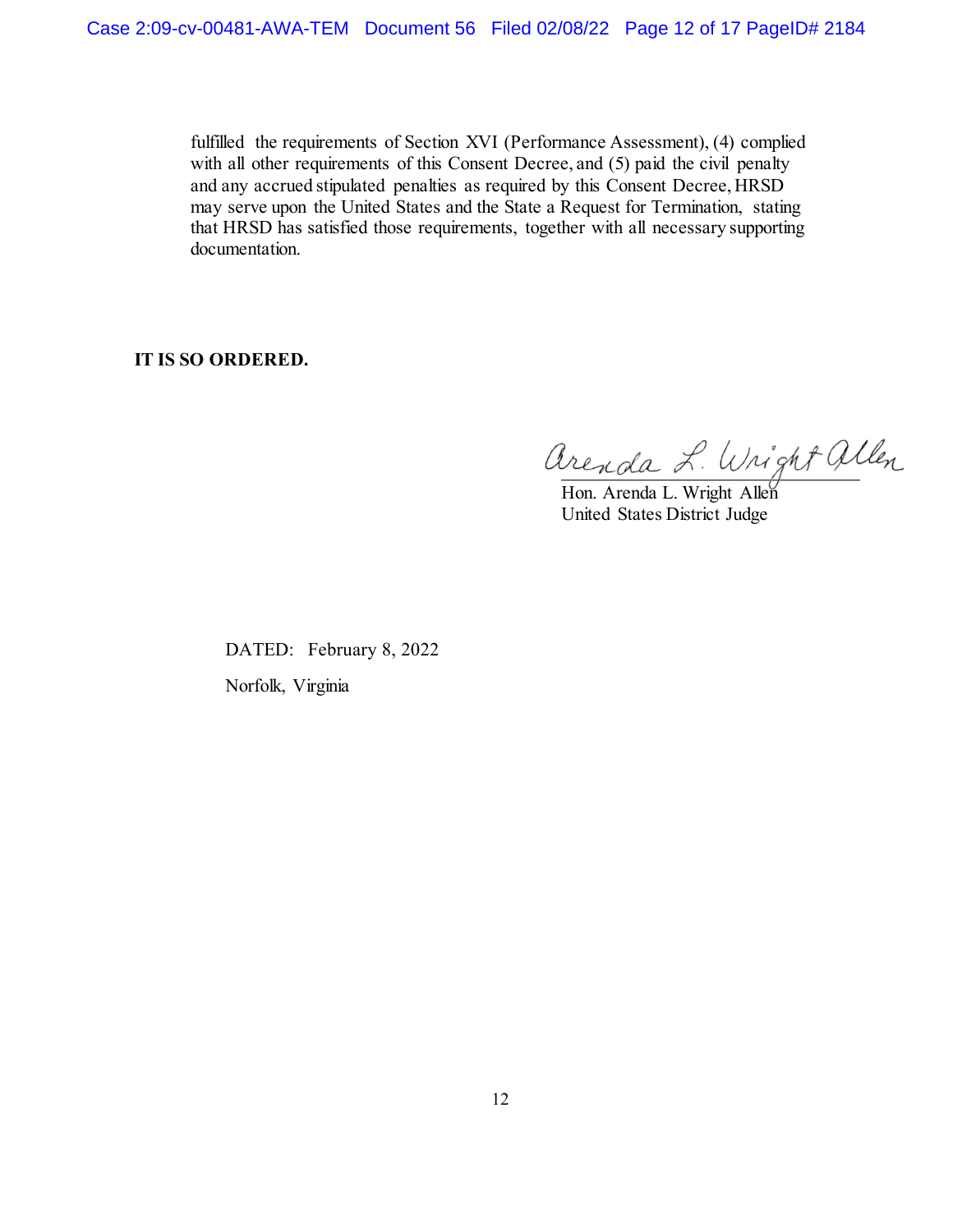# FOR PLAINTIFF UNITED STATES OF AMERICA

**TODD KIM Assistant Attorney General** Environment and Natural Resources Division United States Department of Justice

BRADLEY L. LEVINE

Senior Attorney Environmental Enforcement Section Environment and Natural Resources Division United States Department of Justice P.O. Box 7611 Ben Franklin Station Washington, D.C. 20044-7611 Tel: 202-514-1513 Email: bradley.levine@usdoj.gov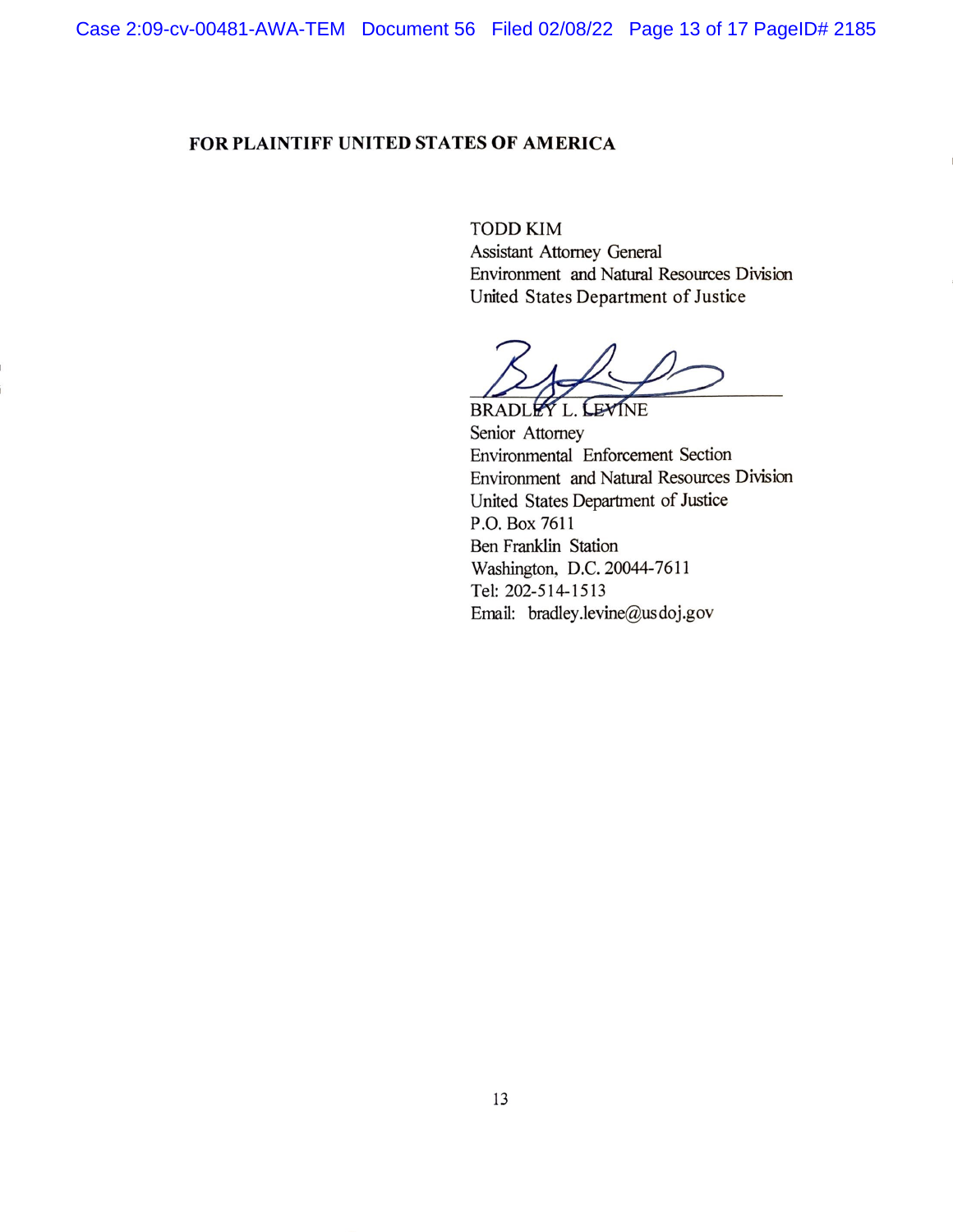Case 2:09-cv-00481-AWA-TEM Document 56 Filed 02/08/22 Page 14 of 17 PageID# 2186



Digitally signed by CECIL<br>RODRIGUES

CECIL RODRIGUES Regional Counsel U.S. Environmental Protection Agency Region 3 Office of Regional Counsel Tel: 215-814-2683 Email: rodrigues.cecil@epa.gov

\_\_\_\_\_\_\_\_\_\_\_\_\_\_\_\_\_\_\_\_\_\_\_\_\_\_\_\_\_\_\_\_\_\_

Leone, Hannah Digitally signed by Leone, Hannah

HANNAH G. LEONE Assistant Regional Counsel U.S. Environmental Protection Agency Region 3 Office of Regional Counsel Tel: 215-814-2673 Email: leone.hannah@epa.gov

 $\overline{a}$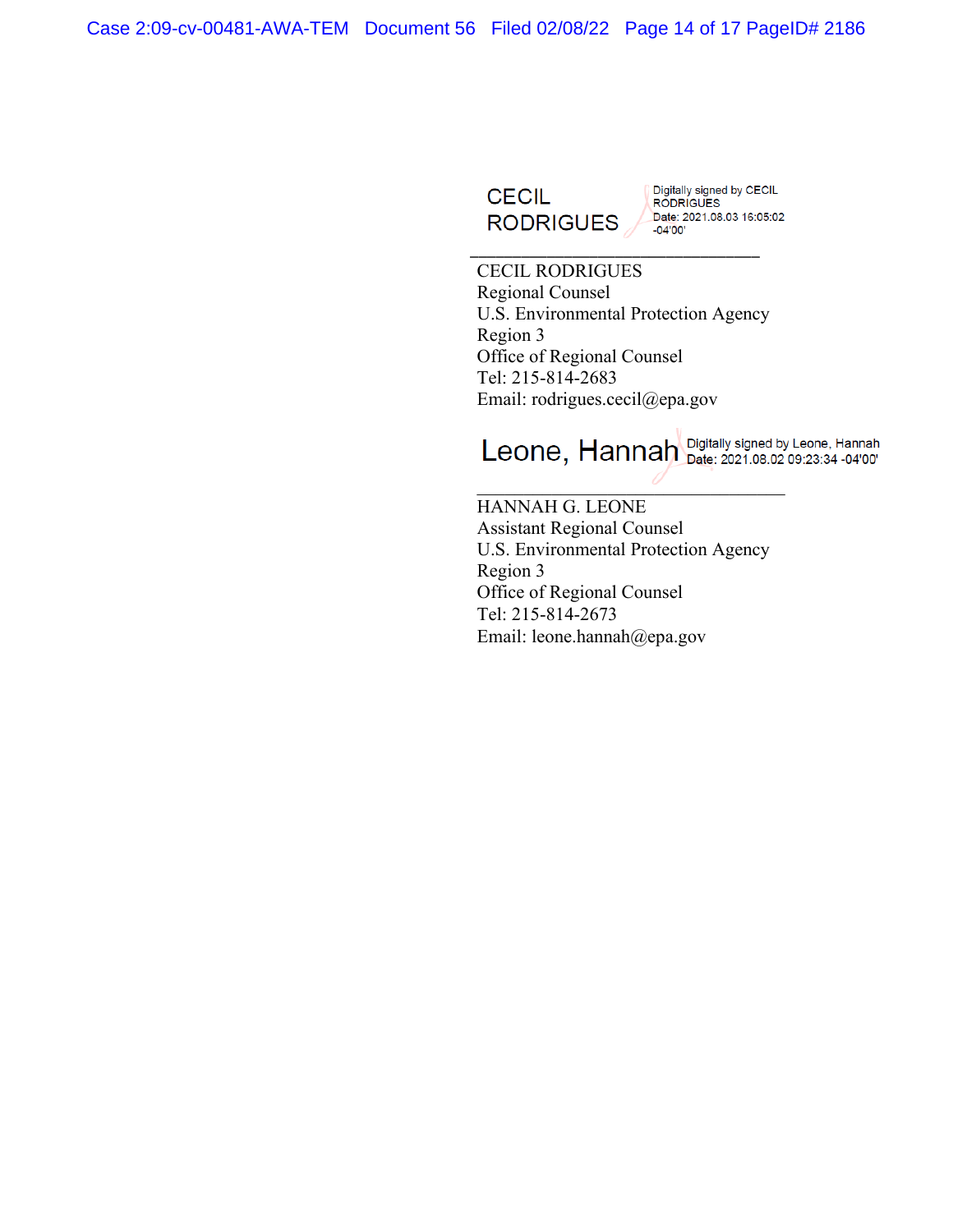Case 2:09-cv-00481-AWA-TEM Document 56 Filed 02/08/22 Page 15 of 17 PageID# 2187

FOR THE UNITED STATES ENVIRONMENTAL PROTECTION AGENCY:

Digitally signed by Bufill, **Bufill, Lourdes** Date: 2021.08.02 17:04:23

Lourdes Bufill Attorney Advisor Water Enforcement Division Office of Civil Enforcement Office of Enforcement and Compliance Assurance Mail Code: 2243-A United States Environmental Protection Agency 1200 Pennsylvania Avenue, N.W. Washington, D.C. 20460

\_\_\_\_\_\_\_\_\_\_\_\_\_\_\_\_\_\_\_\_\_\_\_\_\_\_\_\_\_\_\_\_\_\_\_\_\_\_\_\_\_

Dated: 8/2/2021

Digitally signed by Nathan Nathan Mark Pollins Mark Pollins Date: 2021.08.03

MARK POLLINS **Director** Water Enforcement Division Office of Civil Enforcement Office of Enforcement and Compliance Assurance Mail Code: 2243-A United States Environmental Protection Agency 1200 Pennsylvania Avenue, N.W. Washington, D.C. 20460

\_\_\_\_\_\_\_\_\_\_\_\_\_\_\_\_\_\_\_\_\_\_\_\_\_\_\_\_\_\_\_\_\_\_\_\_\_\_\_\_\_\_\_

Dated:  $\_\_$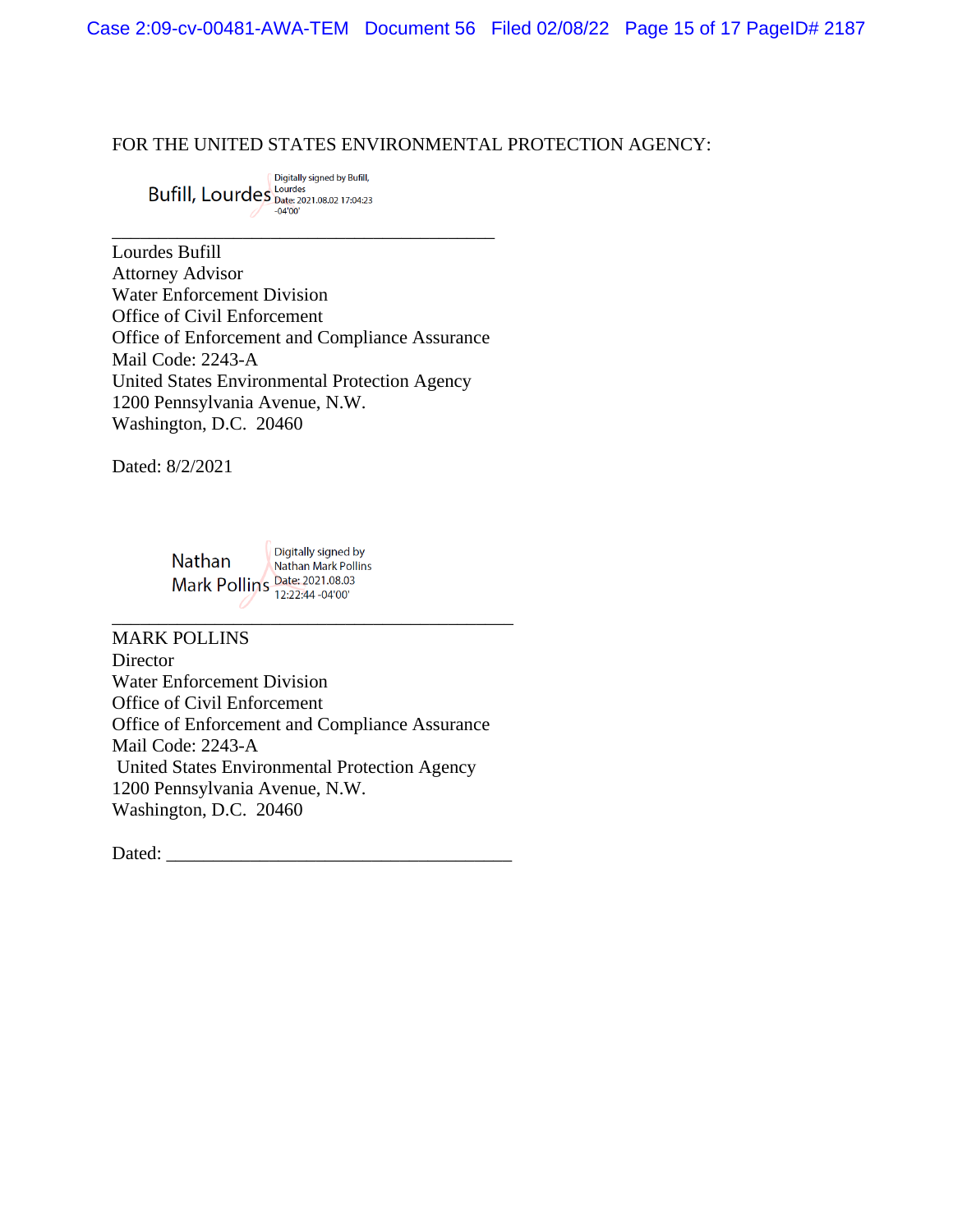Case 2:09-cv-00481-AWA-TEM Document 56 Filed 02/08/22 Page 16 of 17 PageID# 2188

# FOR PLAINTIFF COMMONWEALTH OF VIRGINIA

n au du Mark Herring

Attorney General of Virginia

Donald D. Anderson Deputy Attorney General

David C. Grandis (VSB. No. 47746) Senior Assistant Attorney General Chief, Environmental Section

Office of the Attorney General 202 North 9th Street Richmond, Virginia 23219  $(804)$  225-2741 – telephone  $(804)$  786-2650 - facsimile dgrandis@oag.state.va.us